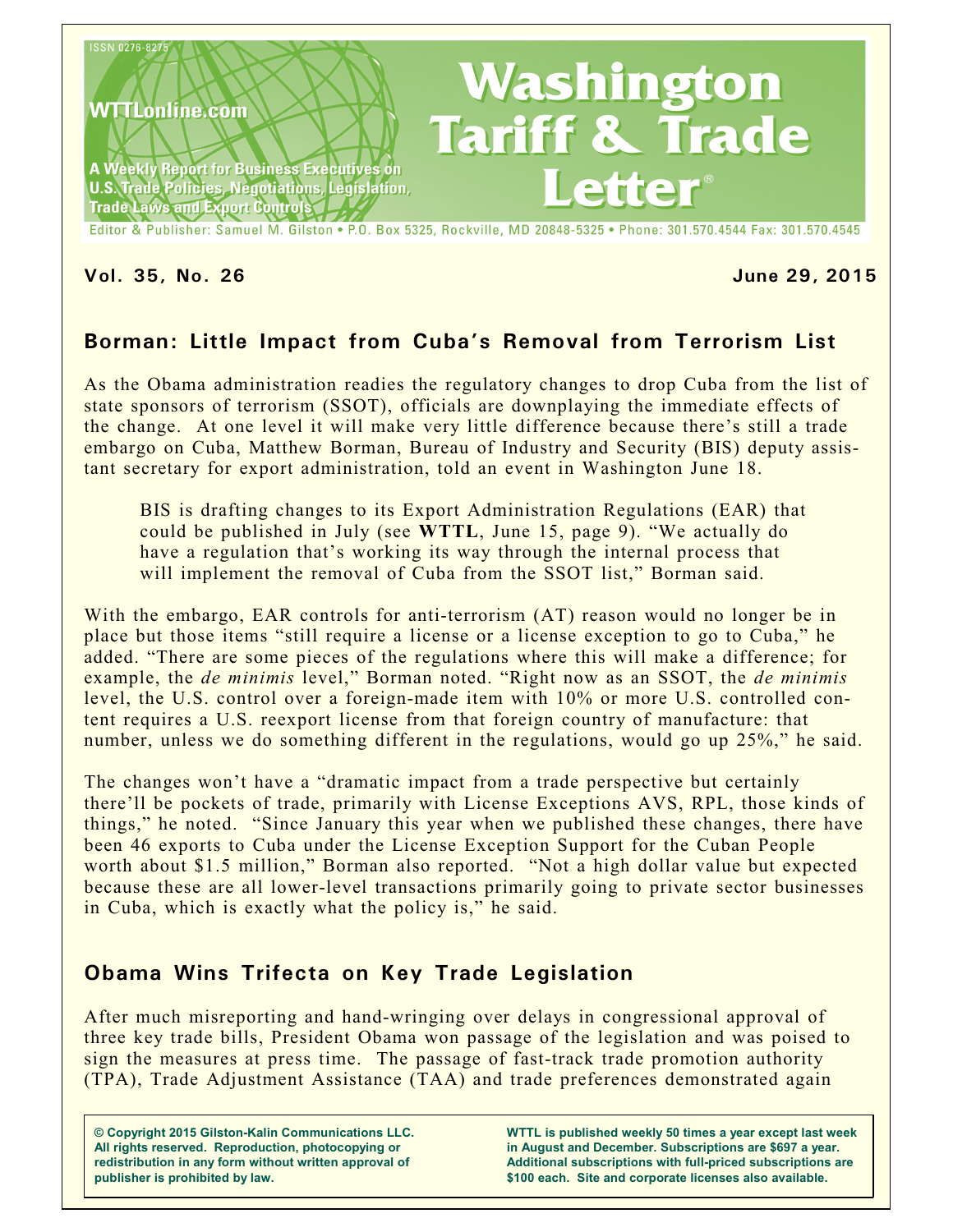that it is a mistake to underestimate the power of the presidency and importance of one party controlling both the House and Senate. TPA's fate was probably foreordained last November when Republicans won control of the Senate and Sen. Harry Reid (D-Nev.) lost his post as majority leader and the ability to block the legislation. Passage of the three bills relied heavily on Senate Majority Leader Mitch McConnell (R-Ky.) and House Speaker John Boehner (R-Ohio) using their leadership powers to control the timing, debate and votes on the measures.

Obama's victory came despite a massive assault against fast track by unions, environmentalists, consumer groups and most of the progressive wing of the Democratic Party. The defeat of opponents marked the latest in a string of losses in their fights against NAFTA, China permanent-normal-trade relations, and free trade deals with Central America, Colombia and Korea.

TPA opponents were quick to say their fight isn't over and they will renew the battle when a Trans-Pacific Partnership (TPP) agreement comes back to Congress for a vote. Trade critics might find it hard to defeat TPP because some of their strongest arguments against TPA, including the secrecy of TPP negotiations and the unknown details of a final pact, will be undermined by TPA provisions that will require the public release of the text 60 days before the deal is signed.

Moreover, once TPP is publicly released, industries that will benefit from the accord will have more incentive to fight for it than they did for TPA. "Certainly, a number of people who were against TPA said they would look at what's in TPP because they know that this offers specific benefits that can be understood in a much more straightforward way," Sen. Ron Wyden (D-Ore.) said June 24.

TPP supporters say they hope a deal can be reached this summer so implementing legislation can be sent to Congress by the end of the year to avoid being caught in election politics in 2016. It isn't clear that negotiators will be able to move that quickly. TPP participants have been able to hide behind the lack of TPA to avoid making hard decisions in the talks. With TPA enacted, countries such as Japan will be forced to make concessions on autos and agriculture imports, Canada on dairy and egg supports, Vietnam on textile sourcing and Australia on foreign investment protections.

Although Obama and the White House were criticized for starting their lobbying for TPA late and being ineffective against Democratic opponents of the legislation, Wyden praised the president's efforts. "The president was all-in on this issue," Wyden told reporters. "There were times when I would talk to him twice a day; might have been one instance when we talked three times a day. He would call at 11 at night to talk about what needed to be done in the morning," he recalled.

The three-week drama over the trade bills came to a climax in quick succession, with the Senate voting on cloture to end debate on TPA (H.R. 2146) June 23 by a 60-37 vote and then passing it June 24 by a 60-38 margin and sending it to the president for his signature. On June 24, it also voted for cloture on the TAA-trade preferences bill (H.R. 1295) by a 76-22 vote and then minutes later passed it on a voice vote. A motion for cloture on the Customs enforcement bill (H.R. 644) was then immediately withdrawn and the Senate agreed by voice vote to go to conference with the House on the bill. When the TAA-trade preferences bill came back to the House June 25, it easily passed by a 286-138 vote. Democrats who had voted against TAA June 12 as part of a failed

> **© Copyright 2015 Gilston-Kalin Communications LLC. All rights reserved. Reproduction, photocopying or redistribution in any form without approval of publisher is prohibited by law.**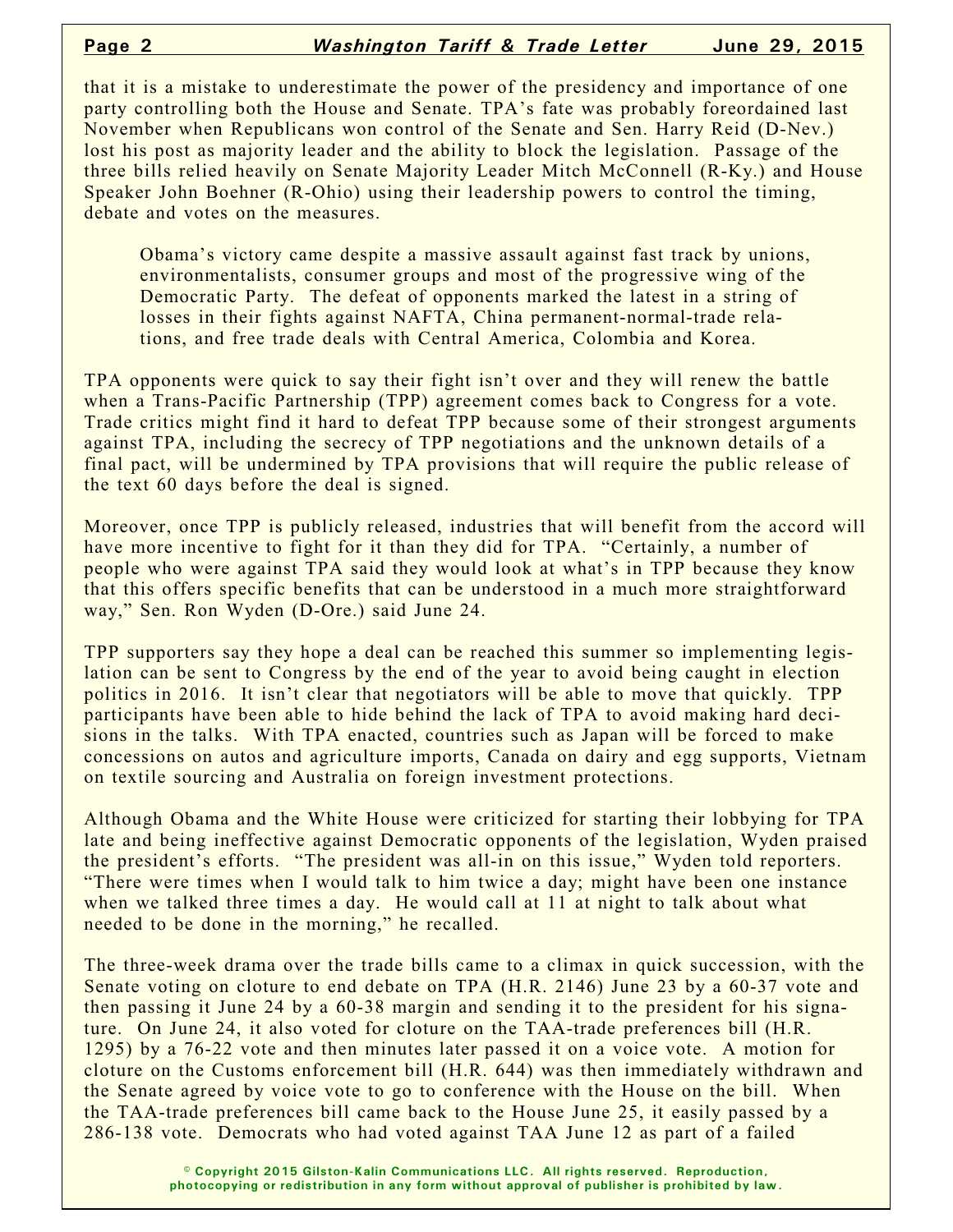AFL-CIO-backed ploy to defeat TPA, fell into line and voted for the Democratic-favored worker training program nearly unanimously and passed it with the help of 111 Republican votes (see **WTTL,** June 22, page 1).

The moments of greatest tension seemed to be when the Senate was voting on cloture on TPA. As the tally proceeded, Sen. Ben Cardin (D-Md.), who was one of 14 Democrats who had voted for TPA the first time it passed the Senate June 22, sat in deep conversation with Wyden and then was surrounded by Sens. John Cornyn (R-Texas), Rob Portman (R-Ohio) and Tom Carper (D-Del.), who appeared to be coaxing him to vote for cloture.

Cardin stood nervously in the well of the Senate as the vote got to 59 in favor of cloture and it looked like he might have to cast the deciding vote. At the last minute, he was saved from that choice when Sen. Dean Heller (R-Nev.) rushed into the chamber and became the 60th vote for cloture. Cardin then voted no.

Congress will now turn to the Customs bill, which would clarify the status of Customs and Border Protection (CBP) and provide new authorities for CBP and Commerce to prevent circumvention of antidumping and countervailing duty (CVD) orders. The conference committee on the legislation is expected to meet when lawmakers return from their July 4 recess and most sources predict a quick result. "The question is not should the provision be included but some of the details," Wyden told reporters June 23.

One of the toughest issues facing the conference is language in the Senate version that would make currency manipulation subject to CVD rulings. It appears that Wyden is ready to drop the provision, which was sponsored by Sen. Chuck Schumer (D-N.Y.). In comments on the Senate floor and talking to reporters, Wyden cited several "markers" that Senate Democrats have laid down as must haves from the conference, and currency manipulation wasn't one of them.

"I talked with [Ways and Means Committtee] Chairman Ryan last night and said that the pro-trade Democrats feel very strongly about setting out markers for the conference with respect to enforcement," Wyden told reporters. One of three provisions he mentioned was an amendment sponsored by Sen. Michael Bennet (D-Colo.) and to the bill in the Finance Committee to amend Section 301 of the Trade Act to give the U.S. Trade Representative (USTR) authority to enforce environmental sections of trade agreements. A second sponsored by Sen. Maria Cantwell (D-Wash.) to create a trust fund to pay for trade enforcement actions. A third not yet in any bill is a proposal by Sen. Jeanne Shaheen (D-N.H.) to help small businesses take advantage of trade deals.

## **EU Extends Russia Sanctions, U.S. Right Behind**

Despite the economic pain some European firms are suffering from the loss of trade with Russia, the European Union (EU) agreed June 22 to extend economic sanctions against Moscow until Jan. 31, 2016. "This follows an agreement at the European Council in March 2015, when EU leaders linked the duration of these sanctions to the complete implementation of the Minsk agreements, which is foreseen by 31 December 2015," an EU press release said. The measures, which were imposed in July 2014 and reinforced in September 2014, target Russian financial, energy and defense sectors and dual-use goods. The move comes just two weeks after the seven leading industrial nations (G-7) renewed

> **© Copyright 2015 Gilston-Kalin Communications LLC. All rights reserved. Reproduction, photocopying or redistribution in any form without approval of publisher is prohibited by law.**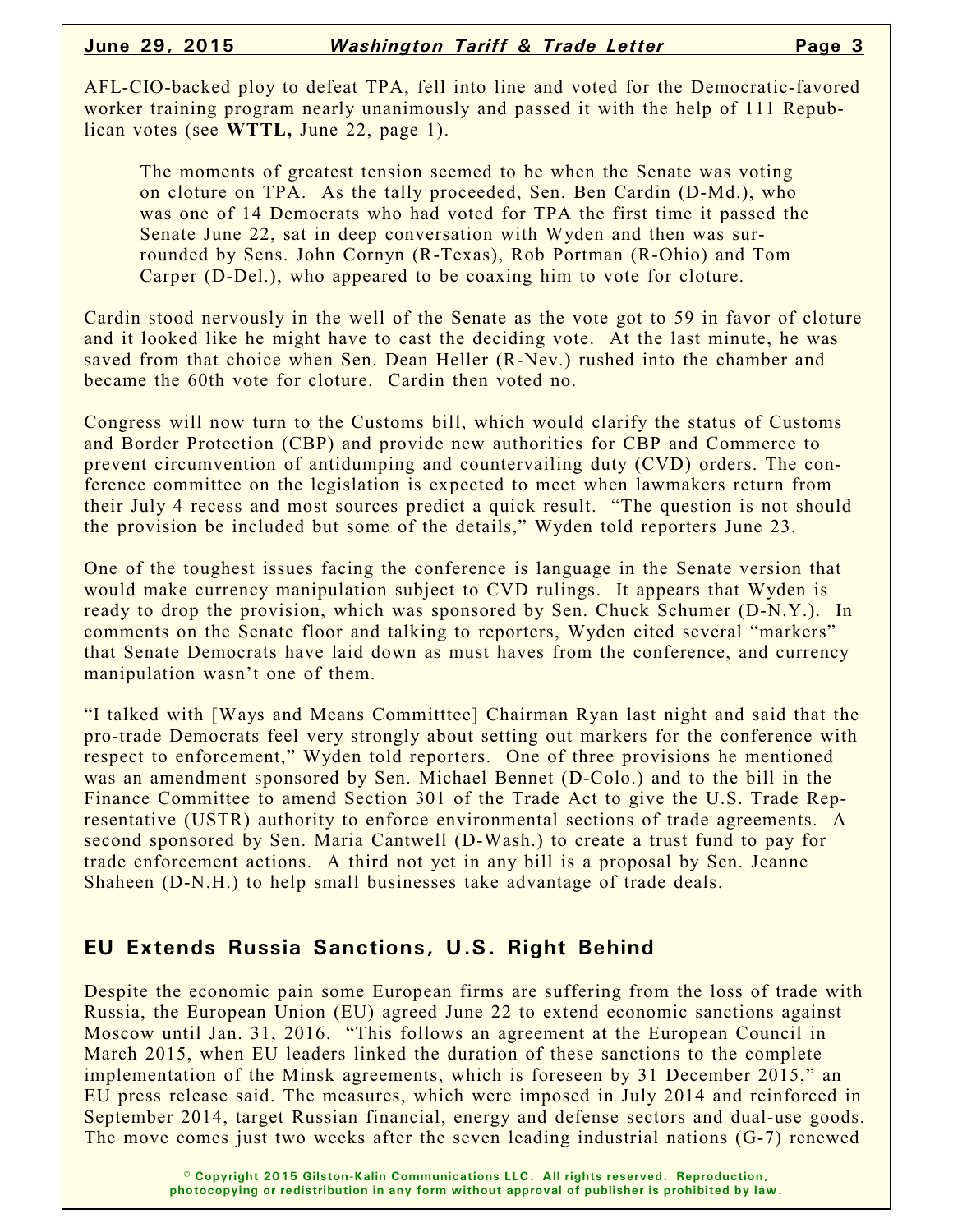their commitment to Russian sanctions. "The duration of sanctions should be clearly linked to Russia's complete implementation of the Minsk agreements and respect for Ukraine's sovereignty. They can be rolled back when Russia meets these commitments," said a joint statement released after the G-7 meeting in Germany.

Prior to the latest EU announcement, U.S. Treasury and Commerce officials emphasized the connection between U.S. and EU sanctions. "I expect you'll continue to see us move in lockstep with the European Union, with our European partners, as much as possible," John E. Smith, acting director of Treasury's Office of Foreign Assets Control (OFAC), told an event in Washington June 18 (see **WTTL**, June 15, page 9).

"These measures are carefully calibrated, they're tailored to target a relatively narrow set of transactions and to take advantage of Russia's dependence on Western financing, technology and expertise," Smith said. "In the future, you'll see more of the targeted variety, which were developed to be less onerous on civilian populations than our previous countrywide embargos. We'll continue to ensure that critical humanitarian transactions that align with our national security and foreign policy goals can continue." he said.

"The U.S. and EU sanctions are not identical but they're very similar, and I think the thing that's most significant is how quickly they were developed," BIS Deputy Assistant Secretary Matt Borman told the event. One of the differences is in licensing policies related to Arctic deepwater drilling. "Ours are more targeted. The license requirement in that respect is it has to be one of the HTS [Harmonized Tariff Schedule] that we have listed or a listed party, but it has to be for deepwater Arctic offshore or shale oil or gas. So in that respect, Europeans actually have a more extensive requirement," Borman said.

### **Ex-Im Charter Will Expire June 30, Heitkamp Concedes**

The Export-Import Bank's (Ex-Im) charter will expire at the end of June and there is no clear path for its renewal or even its temporary extension, Sen. Heidi Heitkamp (D-N.D.), a major supporter of the bank, conceded June 24. "That's exactly what's going to hap-pen. That is exactly what we knew was going to happen when we didn't get a vote in June," she told reporters (see **WTTL**, June 22, page 5).

Heitkamp said she has not received any assurances from Senate Majority Leader Mitch McConnell (R-Ky.) on when another vote on Ex-Im might come up. "We expect we will see this bill in July. It might not be a bill. It might be an amendment," she said. "I'm not saying whether I've gotten assurances. This is what I anticipate," she added.

There have been suggestions that there might be an attempt to attach an Ex-Im reform bill or a short-term extension, to a highway funding measure that has stalled in Congress but could come up in July before the current Highway Trust Fund runs out of money. Sen. John Thune (R-S.D.), chairman of the Senate Republican Conference, told WTTL "that would probably be a big vehicle that's going to be coming along that if somebody wanted to try and use that as an opportunity to get that amendment, it could happen." He is skeptical about the success of such a move. "They got their showboat a couple of weeks ago, but I suspect in the Senate anybody can offer an amendment at anytime," he said. If such an amendment did come up, there might be an effort to block it. "I'm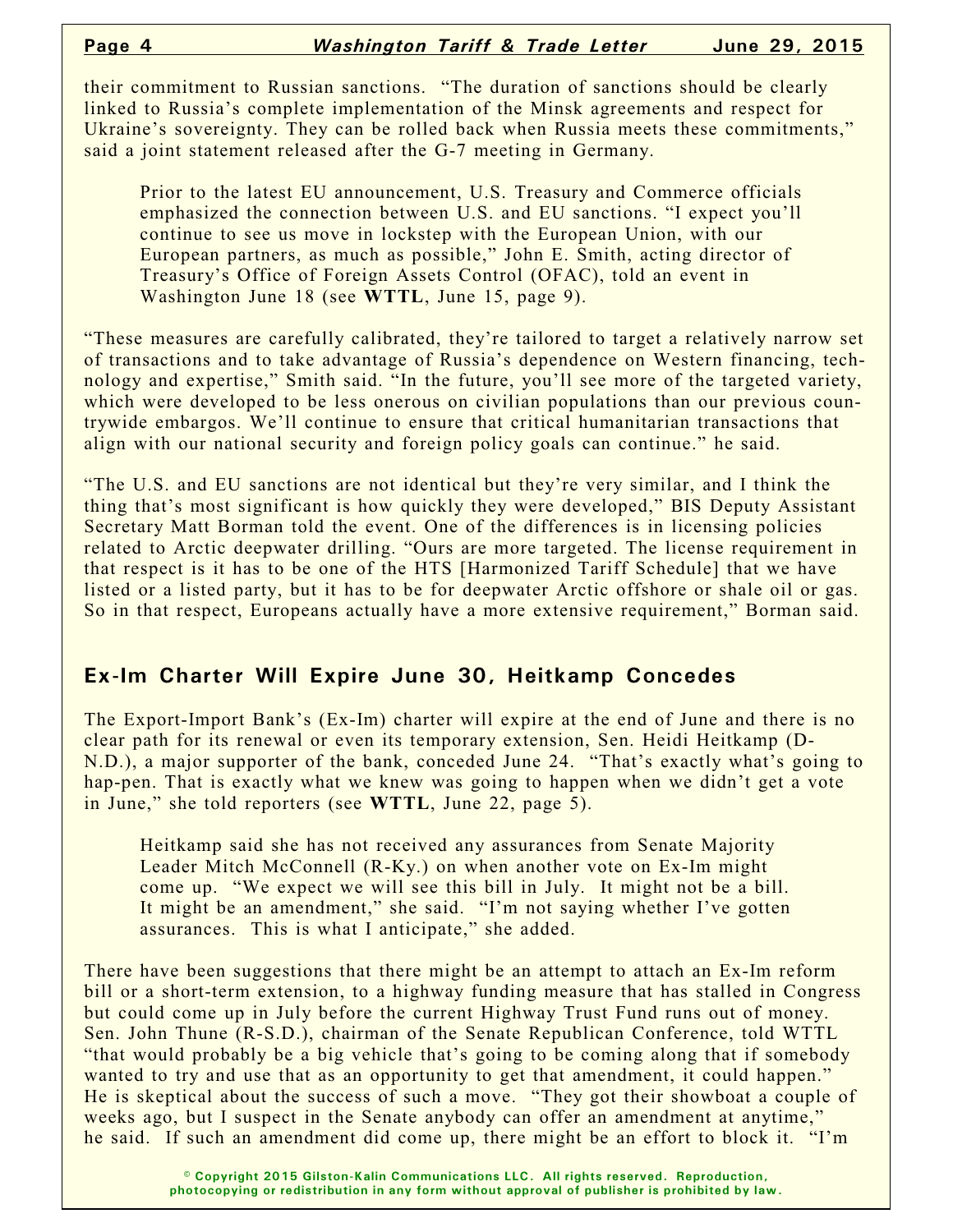sure there could be members on our side, for example, that would object to it. I don't think we know exactly until we get closer to see how that will play out," he told WTTL. Meanwhile, Heitkamp is angry at the likely lapse of Ex-Im's charter. "There are a whole lot of people who think that doesn't matter. It does matter," she said.

"We have an \$11 billion pipeline at the Ex-Im Bank. That \$11 billion is now going to be stalled out. They cannot do any credits during the time the charter is expired. They will have to service old debt, obviously, but there is a huge disruption," Heitkamp said. "If you want to kill the Ex-Im Bank, get enough votes to kill the Ex-Im Bank. We know we have probably 67 votes in the Senate and we know we have a majority in the House, but in Washington, D.C., having the votes doesn't seem to make a difference," she said.

## **Sen. Brown Gets Consolation Prize with Enforcement Amendment**

Sen. Sherrod Brown (D-Ohio), one of TPA's staunchest opponents, failed to stop the fast-track bill, but, according to one congressional staffer, "got what he wanted," with an amendment to the trade preferences bill, tilting U.S. antidumping (AD) and countervailing duty (CVD) rules even further in favor of domestic petitioners. The amendment, a new version of Brown's "Level the Playing Field" bill from 2014, was attached to legislation (H.R. 1295) extending several trade preference programs and Trade Adjustment Assistance (TAA). The consolidated measure passed the Senate on a voice vote June 24 and cleared the House June 25 by a 286-138 margin (see related story page 1).

During debate on the bill June 24, Sen. Ron Wyden (D-Ore.) noted that union witnesses at hearings he held when he chaired the Senate Finance Committee had favored Brown's amendment. "Leveling the playing field was a top priority for those in the unions – the steel unions and others – and it was also a top priority for their companies," he said. The legislation will ensure that trade remedies are "going to be available to workers and their companies earlier and in a more comprehensive way," he added.

The bill's Title V amends the Trade Act to give Commerce more discretion to use "facts otherwise available" to make adverse inference determinations and to limit the number of foreign voluntary respondents in a case. It also gives the department the ability to calculate higher AD and CVD margins based on previous cases. Commerce "is not required to determine, or make any adjustments to a countervailable subsidy rate or weighted average dumping margin based on any assumptions about information the interested party would have provided if the interested party had complied with the request for information," the new provision states.

In making an adverse inference, the department may use (i) "a countervailable subsidy rate applied for the same or similar program in a countervailing duty proceeding involving the same country, or (ii) if there is no same or similar program, use a countervailable subsidy rate for a subsidy program from a proceeding that the administering authority considers reasonable to use," it states.

In addition, the department will have the discretion to "apply highest rate" in AD and CVD rulings based on the adverse inference from facts otherwise available and has "no obligation to make certain estimates or address certain claims." It is not required (A)